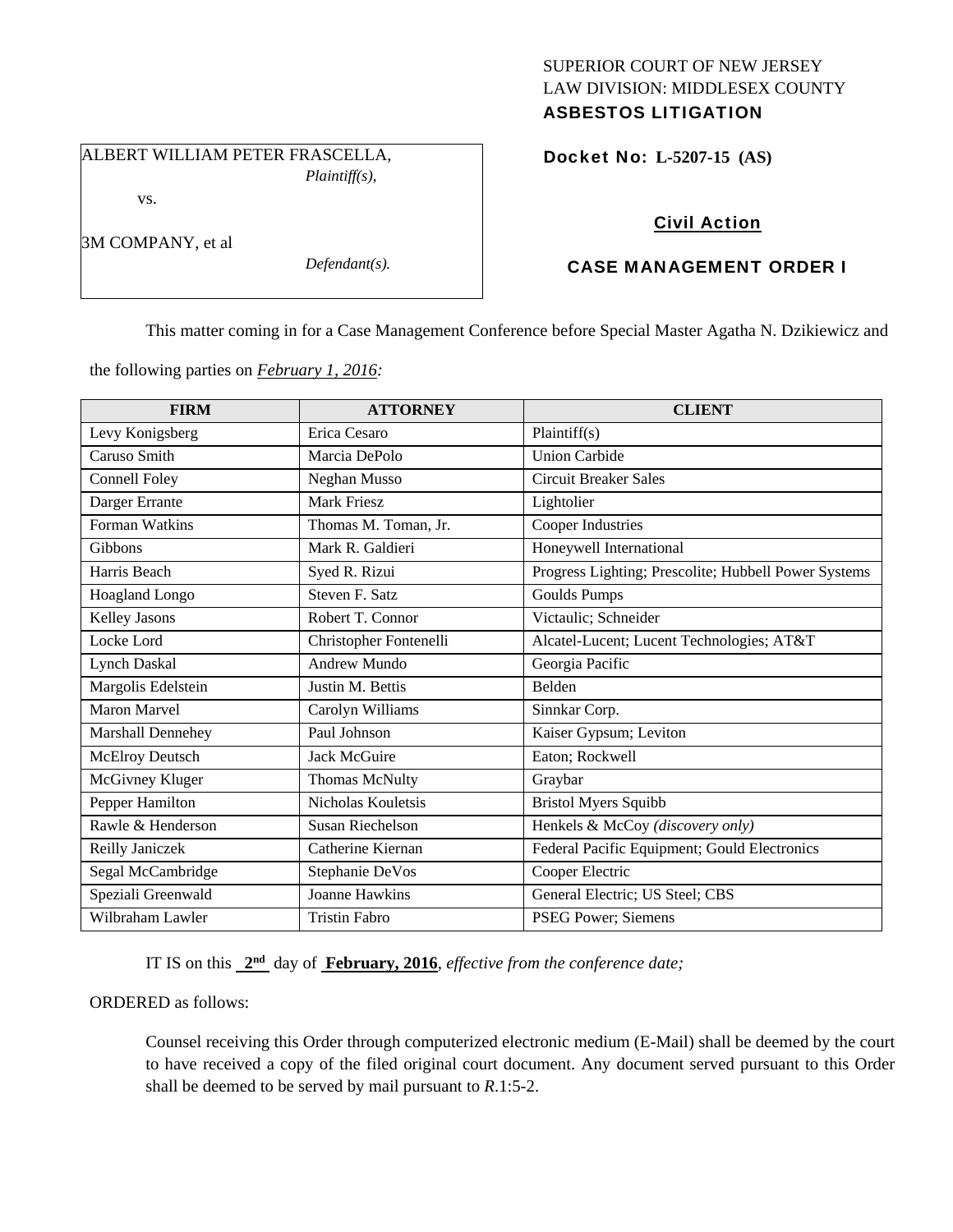Defense counsel shall notify plaintiff's counsel within thirty (30) days of the date of this Order if their client was incorrectly named in the Complaint. Counsel may be barred from raising this defense at a later time for failure to comply.

### **DISCOVERY**

| February 15, 2016 | Defendants shall serve answers to standard interrogatories by this date.                                                                                                                                    |
|-------------------|-------------------------------------------------------------------------------------------------------------------------------------------------------------------------------------------------------------|
| February 29, 2016 | Plaintiff shall propound supplemental interrogatories and document requests by this date.                                                                                                                   |
| March 31, 2016    | Defendants shall serve answers to supplemental interrogatories and document requests by<br>this date.                                                                                                       |
| February 29, 2016 | Defendants shall propound supplemental interrogatories and document requests by this date.                                                                                                                  |
| March 31, 2016    | Plaintiff shall serve answers to supplemental interrogatories and document requests by this<br>date.                                                                                                        |
| June 30, 2016     | Fact discovery, including depositions, shall be completed by this date. Plaintiff's counsel<br>shall contact the Special Master within one week of this deadline if all fact discovery is not<br>completed. |
| June 30, 2016     | Depositions of corporate representatives shall be completed by this date.                                                                                                                                   |

## **EARLY SETTLEMENT**

July 1, 2016 Settlement demands shall be served on all counsel and the Special Master by this date.

### **SUMMARY JUDGMENT MOTION PRACTICE**

- June 30, 2016 Plaintiff's counsel shall advise, in writing, of intent not to oppose motions by this date.
- July 8, 2016 Summary judgment motions shall be filed no later than this date.
- August 5, 2016 Last return date for summary judgment motions.

### **MEDICAL DEFENSE**

August 31, 2016 Plaintiff shall serve medical expert reports by this date.

October 28, 2016 Defendants shall identify its medical experts and serve medical reports, if any, by this date. **In addition, defendants shall notify plaintiff's counsel (as well as all counsel of record) of a joinder in an expert medical defense by this date.** 

### **LIABILITY EXPERT REPORTS**

August 31, 2016 Plaintiff shall identify its liability experts and serve liability expert reports or a certified expert statement by this date or waive any opportunity to rely on liability expert testimony. October 14, 2016 Defendants shall identify its liability experts and serve liability expert reports, if any, by this date or waive any opportunity to rely on liability expert testimony.

\_\_\_\_\_\_\_\_\_\_\_\_\_\_\_\_\_\_\_\_\_\_\_\_\_\_\_\_\_\_\_\_\_\_\_\_\_\_\_\_\_\_\_\_\_\_\_\_\_\_\_\_\_\_\_\_\_\_\_\_\_\_\_\_\_\_\_\_\_\_\_\_\_\_\_\_\_\_\_\_\_\_\_\_\_\_\_\_\_\_\_\_\_\_\_\_\_\_\_\_\_\_\_\_\_\_\_\_\_\_